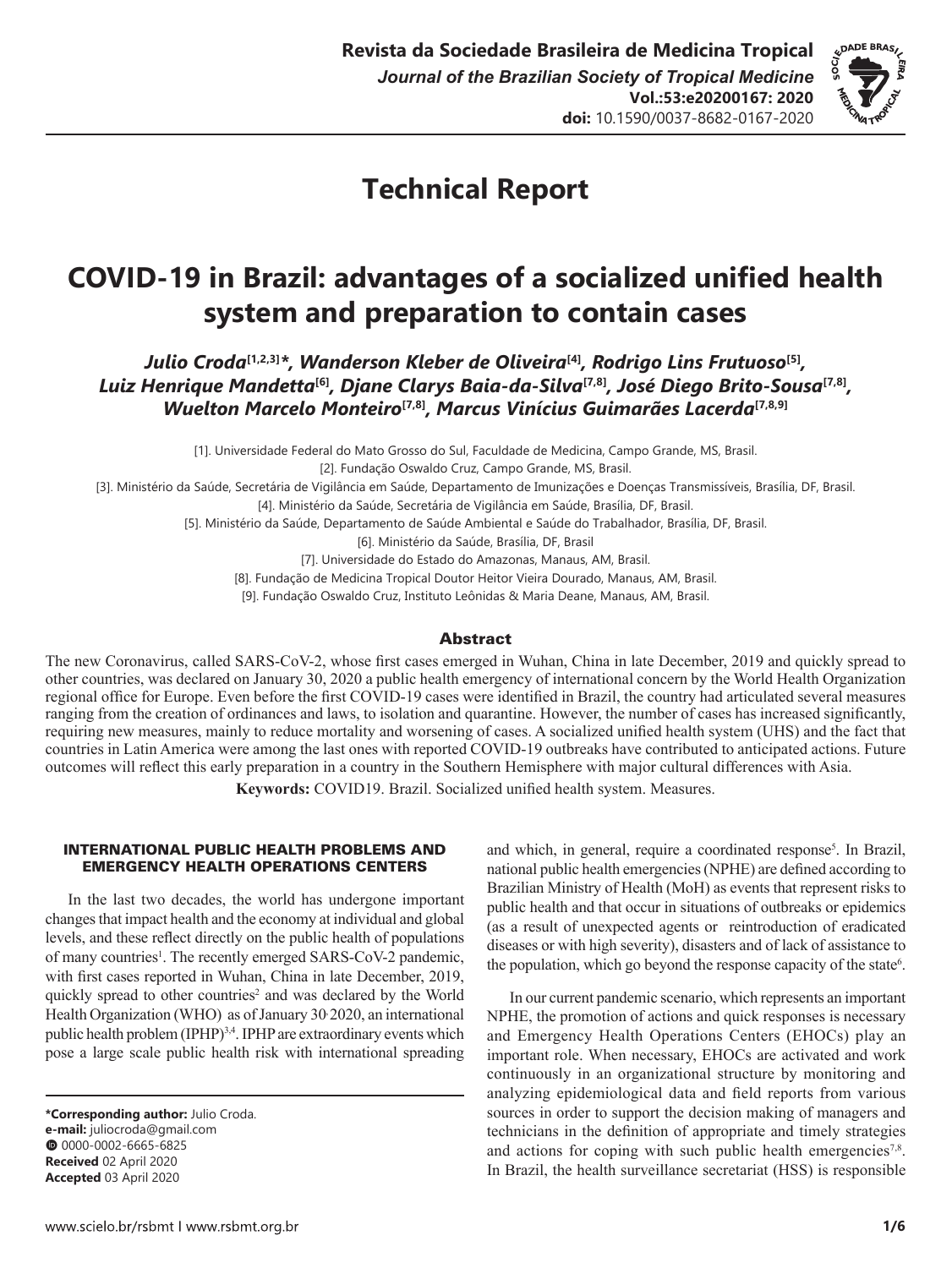for triggering EHOCs, based on the Event Monitoring Committee's (EMC) recommendations, as well as for classifying the emergency level (zero, I, II, III)<sup>9</sup>.

### HOW DID BRAZIL RESPOND TO COVID-19?

In the context of COVID-19 in China and the provisions of decree MH No. 2,952 of December 14, 2011<sup>10</sup>, NPHE was declared in Brazil on January 10, 2020. On January 22 the Brazil's MoH, via Decree No.18811 established the EHOC-nCoV operations center, with alert level 1 (no suspicious cases at the time), which was coordinated by HSS. The fundamental objective of EHOC-nCoV was to respond to the SARS-CoV-2 emergency at the national level by organizing a coordinated action within the scope of UHS. In addition, EHOCnCoV would advise the health secretariat, health of municipalities, states and the federal government, public and private health services, agencies and companies regarding contingency plans and response measures that should be proportional and restricted to the current risks12. On January 27 the first suspected coronavirus case in Brazil was identified, leading to raising the alert level to level 2 (imminent danger).

On January 28, the first EHOC-nCoV Epidemiologic Bulletin<sup>13</sup>, epidemiological surveillance guide and National Contingency Plan (NCP) for the COVID-19 with alert levels were published<sup>13</sup>. Epidemiological surveillance aims at guiding the National Health Surveillance System and the UHS service network to act in the identification of COVID-19 cases in order to mitigate the risks of sustained transmission and the appearance of serious cases and subsequent deaths<sup>12</sup>. The epidemiological surveillance and NCP are based on structured documents and evidence accumulated by other countries including China, in epidemics such as SARS-CoV, MERS-CoV and SARS-CoV-2, which had never occurred before in Brazil. However, Brazil had previous experience with other respiratory virus pandemics, such as H1N1, which started in 2009 and was responsible for 46,355 cases registered in the country until March 2010. In addition, NCP actions are based on national and state plans for surveillance and clinical management of severe acute respiratory syndrome (SARS) and flu syndrome (FS)<sup>13</sup>.

All states in the country were encouraged to adapt the NCP based on their infrastructure and regional characteristics, as well as to provide for actions to combat the disease in their territories. It is important to highlight that the NCP is based on the information made available by WHO (based on compilation of information received by different countries) and on scientific evidence, and therefore the NCP procedures undergo necessary changes<sup>14</sup>. Risks should be assessed and reviewed periodically, with a view to developing scientific knowledge and adoption of locally appropriate measures<sup>13</sup>.

On January 30, COVID-19 was declared a public health emergency of international importance (PHEII) by WHO. The Brazilian Interministerial Executive Group on Public Health (IEG-PHE) was reactivated through Decree No. 10,211 (January 30). Its main attributions are i) to propose, monitor and articulate preparedness and coping measures, allocation of budgetaryfinancial resources to implement the necessary measures; ii) to establish guidelines for the definition of local criteria for monitoring the implementation of emergency measures and iii) the preparation of reports regarding emergency situations in public health, to be forwarded to ministers<sup>15</sup>.

Brazil declared COVID-19 a public health emergency (PHE) on February 3, and on February 6 the MoH approved the law No.13,97916 (Quarantine Law), with measures aimed at protecting the community and dealing with PHE resulting from SARS-CoV-2, including isolation; quarantine; medical determination of compulsory, epidemiological study or investigation; exhumation, necropsy, cremation and corpse management; exceptional and temporary restriction on entering and leaving the country; requisition of goods and services from natural and legal persons, in which case the subsequent payment of fair compensation will be guaranteed. However, these measures can only be determined based on scientific evidence and analysis of strategic health information.

The first case of coronavirus in Brazil and in South America<sup>17</sup> was registered on February 26, 2020 in São Paulo. It was a 61-yearold man with a history of travel to the Lombardy region, Italy, which had reported a high number of cases and deaths. The number of cases has increased since in the territory, and several measures have now been taken. On March 13, MoH and professionals from the state health departments across the country announced recommendations to prevent the spread of the disease, as previously determined in Decree No. 356 of March 11<sup>th18,19</sup>. MoH recognized that community transmission was occurring across the country on March 20, as a strategic measure to ensure a collective effort by all Brazilians in order to reduce the virus transmission<sup>20</sup>. The determination of community transmission throughout the country by MoH is required so that national managers can adopt non-pharmacological measures, including social distancing and quarantine. Quarantine has been controversial and must be evaluated very carefully, taking into account the COVID-19 epidemic progression in China, Italy and Spain.

Currently, the disease has shown an increase in the number of cases, and as of March 31, 5,933 reported cases and 206 deaths had been registered in Brazil. São Paulo has been the most affected state, with 136 deaths and 2,339 confirmed cases, followed by Rio de Janeiro with 23 deaths and 708 confirmed cases. On March 27, MoH made official (Note nº 5/2020-DAF/SCTIE/MS<sup>21</sup>) the use of chloroquine (CQ) and hydroxychloroquine (HCQ) in patients with severe forms of COVID-19<sup>22–27</sup>. The proposed protocol consists of treatment over five days, however these two drugs should be used as a complementary measure to all other types of treatment support used, such as mechanical ventilation and symptomatic medications, as well as others provided in the treatment manual<sup>21</sup>. Two national clinical studies to evaluate the effectiveness of the CQ use as treatment for COVID-19 infection were approved by the national research ethics committee (CONEP)<sup>28</sup>.

#### PROGRESSION OF CASES IN BRAZIL AND MISTAKES ALONG THE WAY

The number of cases in Brazil is growing rapidly. Several measures had been taken by MoH even before the first case was registered in the country, as previously described and shown in **Figure 1**. It is important to note, however, that on January 27 WHO admitted a significant error associated with COVID-19 global risk assessment, which until three days earlier was considered moderate, however the disease was considered of very high risk in China, while at high regional and global levels. This may have hindered measures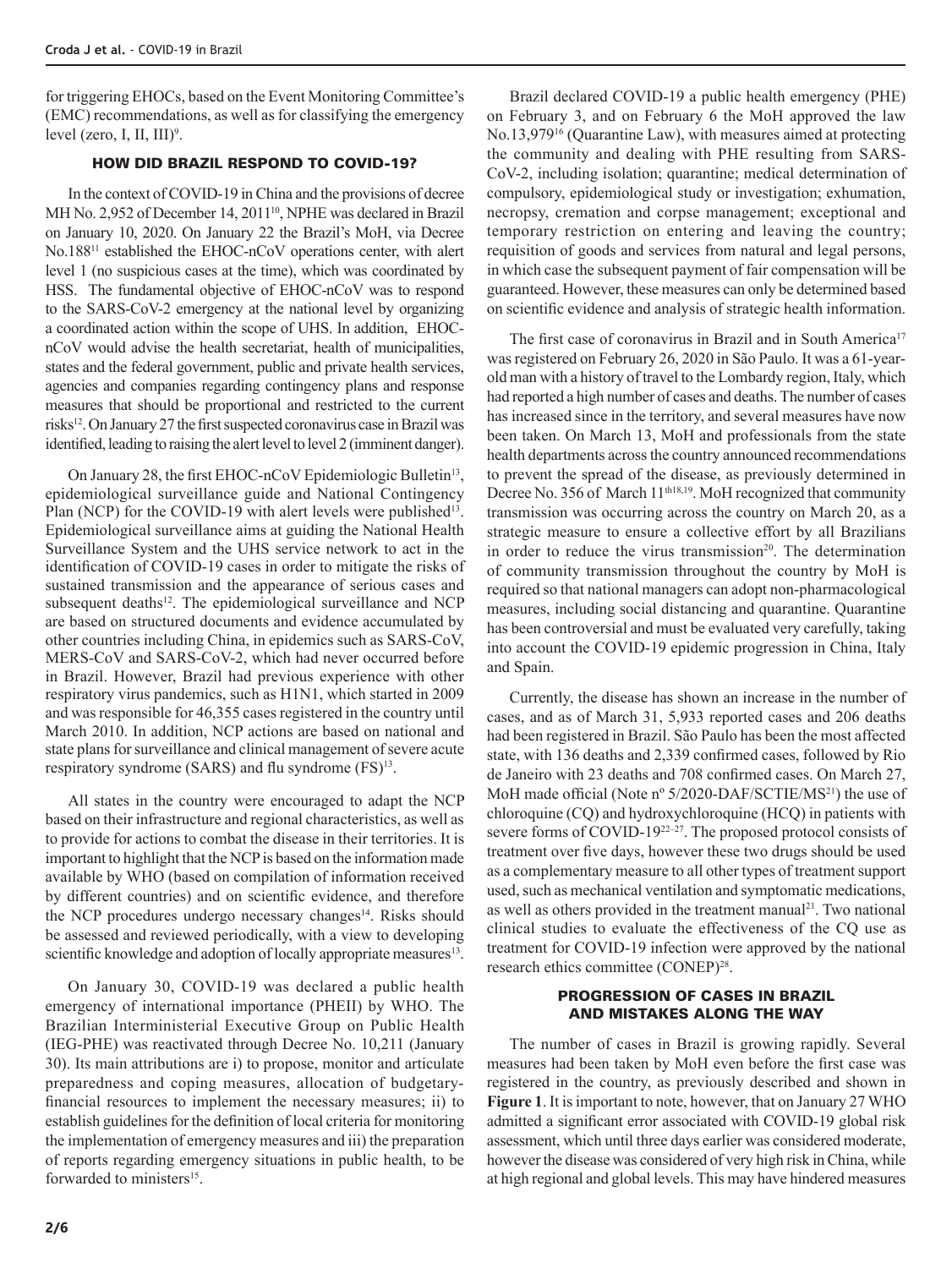

FIGURE 1: Evolution of the Coronavirus emergency and response from the Braziliam Ministry of Health (Adapatated from: https://www.saude.gov.br/images/pdf/2020/fevereiro/04/Boletim-epidemiologico-SVS-04fev20.pdf)

\*1st Epidemiological Bulletin: International monitoring event in Chin. (https://portalarquivos2.saude.gov.br/images/pdf/2020/janeiro/15/Boletim-epidemiologico-SVS-01.pdf)

- 1. http://www.planalto.gov.br/ccivil\_03/\_ato2019-2022/2020/lei/L13979.htm
- 2. http://www.planalto.gov.br/ccivil\_03/\_ato2019-2022/2020/decreto/D10211.htm
- 3. Relates to measures for dealing with the public health emergency of international importance resulting from the coronavirus responsible for the 2019 outbreak (http://www.planalto.gov.br/ccivil 03/ ato2019-2022/2020/lei/
- 4. https://portalarquivos2.saude.gov.br/images/pdf/2020/fevereiro/13/Boletim-epidemiologico-COEcorona-SVS-13fev20.pdf
- 5. https://portalarquivos2.saude.gov.br/images/pdf/2020/fevereiro/11/operacao-regresso-11fev-b.pdf
- 6. https://www.saude.gov.br/images/pdf/2020/fevereiro/21/2020-02-21-Boletim-Epidemiologico03.pdf
- 7. Treatment Protocol (https://www.arca.fiocruz.br/bitstream/icict/40195/2/Protocolo\_Tratamento\_Covid19.pdf)
- 8. https://www.saude.gov.br/images/pdf/2020/marco/04/2020-03-02-Boletim-Epidemiol--gico-04-corrigido.pdf
- 9. Relates to the regulation and operationalization of the provisions of Law No. 13.979, of February 6th, 2020, which establishes the measures to overcome the public health emergency of international importance resulting f (http://www.in.gov.br/en/web/dou/-/portaria-n-356-de-11-de-marco-de-2020-247538346)
- 10. Establishes quidelines for the bodies and entities of the Civil Personnel System of the Federal Public Administration SIPEC, regarding the protection measures for overcoming the public health emergency of internation (COVID-19). (http://www.in.gov.br/en/web/dou/-/instrucao-normativa-n-19-de-12-de-marco-de-2020-247802008)
- 11. https://www.saude.gov.br/images/pdf/2020/marco/24/03--ERRATA---Boletim-Epidemiologico-05.pdf
- 12. Amends the Normative Ruling No. 19 (http://www.in.gov.br/en/web/dou/-/instrucao-normativa-n-20-de-13-de-marco-de-2020-247887393)
- 13. Amends the Normative Ruling No. 19 (http://www.in.gov.br/en/web/dou/-/instrucao-normativa-n-21-de-16-de-marco-de-2020-248328867)
- 14. Establishes quidelines for the bodies and entities of the Civil Personnel System of the Federal Public Administration SIPEC, regarding the protection measures to overcome the public health emergency of international the process of re-registering retirees, pensioners and civilian politicians (http://www.in.gov.br/en/web/dou/-/instrucao-normativa-n-22-de-17-de-marco-de-2020-248564245)
- 15. Memo MH Nº 114- Coronavirus and risk in patients with Hereditary Hemorrhagic Diseases (https://www.saude.gov.br/images/pdf/2020/marco/19/SEI-MS---0014038615---Nota-Informativa.pdf)
- 16. Two clinical trials are approved to assess the effectiveness of chloroquine in critically ill patients (https://conselho.saude.gov.br/images/BOLETIM\_EP\_EdEspecialCoronavirus\_23marco2020.pdf)
- 17. Establishes quidelines for the bodies and entities of the Civil Personnel System of the Federal Public Administration SIPEC, regarding the authorization for extraordinary service, the granting of transport assistance allowances to public servants and employees who perform their activities remotely or who are away from their face-to-face activities, under the terms of Normative Ruling No. 19, of March 12th, 2020, and to take other measu (http://www.in.gov.br/en/web/dou/-/instrucao-normativa-n-28-de-25-de-marco-de-2020-249807751)
- 18. Chloroquine as an adjunct therapy in the treatment of critically-ill patients. (https://12ad4c92-89c7-4218-9e11-0ee136fa4b92.filesusr.com/ugd/3293a8\_49de9bf961b846708f91cb03dfe076bc.pdf)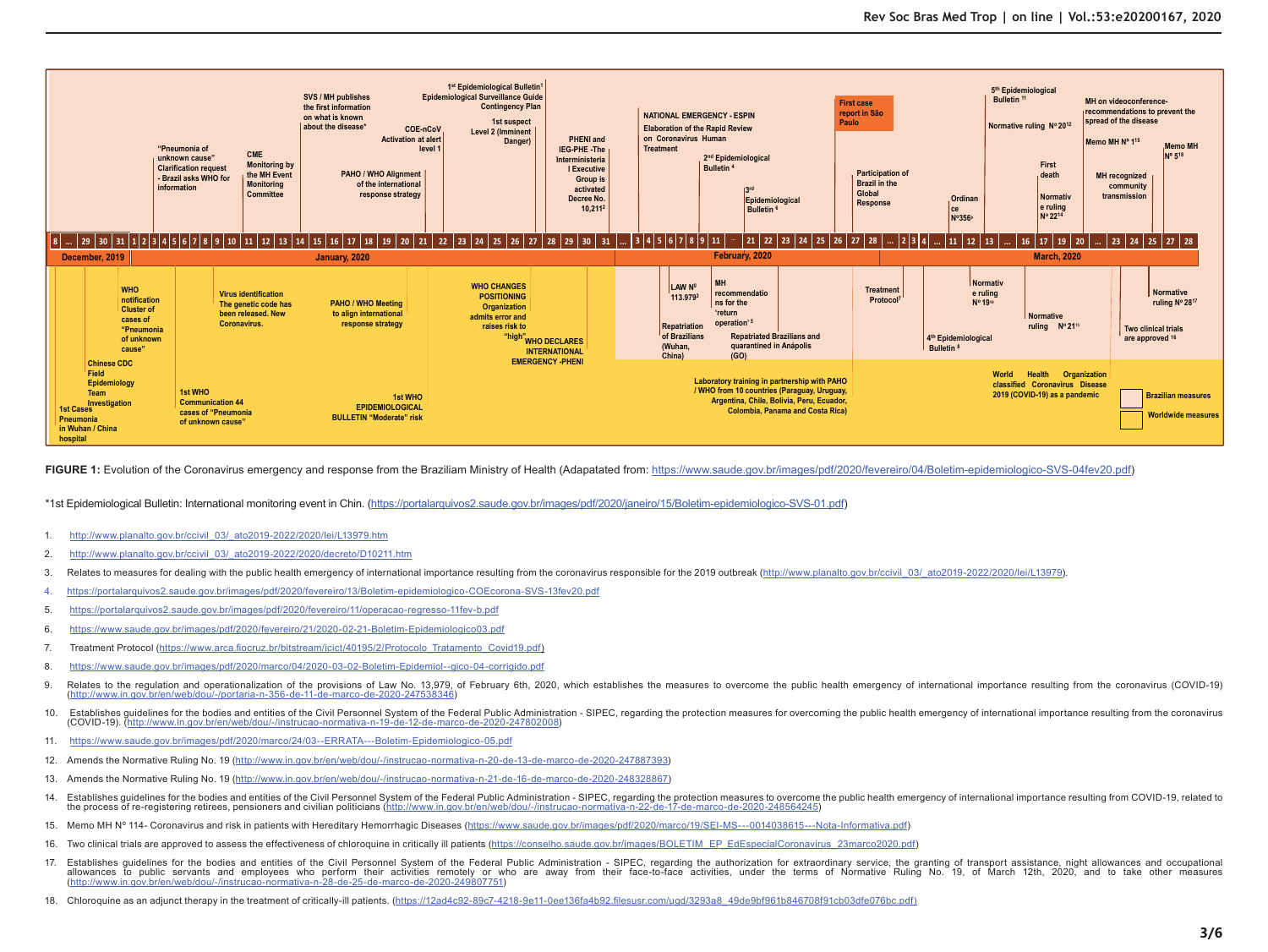to implement specific international interventions in a timely manner and may have resulted in an increase in the number of cases in China and the spread of the disease to other countries, including Brazil.

In this sense, Brazil has been following WHO recommendations and recent scientific evidence generated by China and Italy<sup>29</sup>. However, it is important to note that Brazil has distinct and peculiar characteristics, including population structure. It is a country whose population consists mainly of young adults. In addition, comorbidities and co-infections, such as diabetes, hypertension, HIV, tuberculosis, obesity, among others, are prevalent. Thus, it is potentially important that the younger population with comorbidities/co-infections are not neglected.

In addition, it is important to note that fall is coming in the next days in the southern half of Brazil. During fall and winter seasons, the incidence of respiratory diseases increase (cold, flu, asthma attacks, sinusitis, pneumonia, bronchitis) and currently COVID-19 should be added to this list. Drier air and lower temperature may lead to an increase in the risk of coronavirus transmission and number of COVID-19 cases. Because symptoms of flu and SARS-CoV-2 are similar, MoH anticipated the usual free vaccination for influenza, for major risk groups, in order to help health professionals rule out influenza in patient screening and improve diagnosis of the new virus.

### BRAZIL'S EXPERIENCE WITH OTHER HEALTH EMERGENCIES

Brazil has already experienced other public health emergencies with diseases including polio, smallpox, cholera, H1N1 (influenza A), avian influenza, yellow fever, severe acute respiratory syndrome, and zika. Many of these emergencies marked the history of Brazilian public health policy and led to the implementation of control and eradication measures, such as for smallpox, which was eradicated in 1977. Among the most recent public health emergency diseases, the H1N1 epidemic in 2009 and the Zika epidemic in 2015-2016 are noteworthy. Both constitute an important legacy of how to deal with epidemics; the latter (Zika) demonstrated Brazil's scientific leadership due to the association of infection with cases of microcephaly<sup>30</sup>.

The H1N1 pandemic helped UHS improve its capacity to respond to emergencies due to respiratory syndromes (RS), an ongoing process since 2005. Currently, UHS has plans, protocols, procedures and guides for identifying, monitoring and responding to emergencies due to RS. Many recommended procedures, mainly those included in the influenza chapter of the Epidemiological Surveillance Guide, are applied in the context of suspected cases of Coronavirus<sup>12,14</sup>. However, the initial recommendation is to discard the most common respiratory diseases and adopt the flu treatment protocol in a timely manner to avoid serious cases and deaths from known respiratory diseases, when indicated. The UHS has the capacity and experience to respond to RS-related emergencies and currently, with the new Coronavirus protocol, it has been possible to adjust some recommendations to the specific context of the COVID-19 emergency. These adjustments are based on the information made available by WHO on a daily basis and every procedure is susceptible to the necessary changes and its adequacy may be fundamental to deal with the next pandemics that are likely to occur<sup>14</sup>.

In addition to that, the country counts on a decentralized network of central laboratories in each state (LACENs), with existing capacity, and a public manufacture chain of laboratory supplies for diagnostic RT-PCR, e.g., in Fiocruz (Biomanguinhos). In case of evidence of CQ efficacy, Farmanguinhos and LQFEx are already public producers of CQ diphosphate for malaria treatment.

During the Zika epidemic, Brazil led the discovery and reported the relationship between the Zika virus and the increase in cases of microcephaly. The first reports of increased cases of microcephaly occurred in the state of Pernambuco, in October, 201530,32. As soon as it was discovered by the state health departments, the MoH sent technical teams to help with the investigations and notified WHO of the situation<sup>30</sup>. Once the association between Zika and microcephaly in Brazil, where it occurred first, was confirmed, the first version of the plan to fight *Aedes* spp. and microcephaly was published in December 2015<sup>31,32</sup>. WHO recognized Brazil's main role in this critical finding. In May 2017, a risk assessment concluded that Brazil no longer met the criteria for defining an emergency, according to WHO parameters.

## COVID-19: FUTURE AND PERSPECTIVES IN BRAZIL

Although Brazil is attempting to implement measures to reduce the number of cases, mainly focused on social isolation, an increase in COVID-19 cases is expected in the coming months. Several mathematical models have shown that the virus will be potentially circulating until mid-September, with an important peak of cases in April and May. Thus, there are concerns regarding availability of intensive care units (ICUs) and mechanical ventilators necessary for patients hospitalized with COVID-19 as well as the availability of specific diagnostic tests, particularly real time RT-PCR, for the early detection of COVID -19 and the prevention of subsequent transmission. RT-PCR increased capacity and serologic/RDT tests may become available soon, in part due to the private and public/academia collaboration/contribution (e.g., Farmanguinhos, Vale). Virus sequencing has been performed by sentinel sites and molecular biologists interact intensely now.

Regarding cultural differences, the use of masks is common and accepted in Asia, none existing in Latin America. This means both culturally accepted and daily routine, but also people can buy them easily there, as well as bowing more there, much more hugging and kissing in our cultures. These differences might be decisive in the evolution of the pandemics, and also need to be addressed in social sciences protocols.

Social isolation is a measure that should be suggested early in order to flatten the epidemiological curve with the least possible economic impact. By the end of March 2020, Brazilian authorities still maintain the recommendation of social isolation and have not implemented a lockdown through the use of security forces to prevent mass movement of people. If social distancing is effective by limiting the public's access to essential services only, the economic impact can be mitigated while the current COVID-19 epidemic is controlled.

### ACKNOWLEDGEMENTS

We thank Judith Recht for the critical review of the manuscript.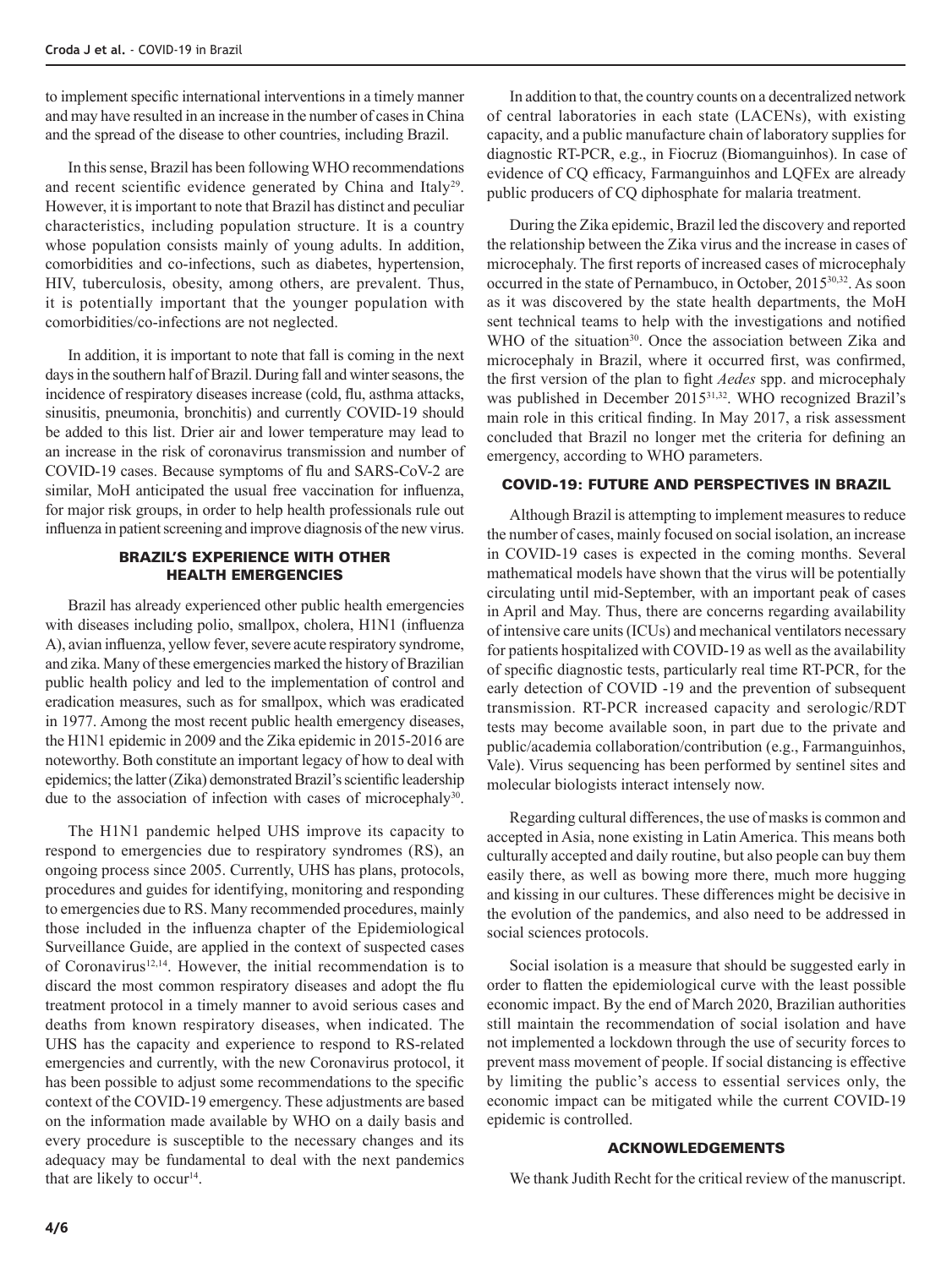#### AUTHORS' CONTRIBUTION

All authors contributed to the conceptualization, writing and revision of the manuscript.

### CONFLICT OF INTEREST

The authors declare that there is no conflict of interest.

#### REFERENCES

- 1. Carmo EH, Penna G, de Oliveira WK. Emergências de saúde pública: Conceito, caracterização, preparação e resposta. Estud Avancados. 2008;22(64):19-32. doi:10.1590/s0103-40142008000300003.
- 2. Velavan TP, Meyer CG. The COVID-19 epidemic. Trop Med Int Heal. 2020;25(3):278-280. doi:10.1111/tmi.13383.
- 3. WHO/Europe | International Health Regulations 2019-nCoV outbreak is an emergency of international concern. http://www.euro. who.int/en/health-topics/health-emergencies/international-healthregulations/news/news/2020/2/2019-ncov-outbreak-is-an-emergencyof-international-concern. Accessed March 27, 2020.
- 4. WHO. 2019-nCoV outbreak is an emergency of international concern. January 2020. Available from: http://www.euro.who.int/en/health-topics/healthemergencies/international-health-regulations/news/news/2020/2/2019-ncovoutbreak-is-an-emergency-of-international-concern.
- 5. WHO/HSE/IHR/2010.4. Guidance for the Use of Annex 2 of the International Health Regulations (2005). Available from: https://www. who.int/ihr/revised\_annex2\_guidance.pdf?ua=1
- 6. Brasil. Decreto no 7616. Dispõe sobre a declaração de Emergência em Saúde Pública de Importância Nacional - ESPIN e institui a Força Nacional do Sistema Único de Saúde - FN-SUS. Lex: Coletânea de Legislação e Jurisprudência, Distrito Federal, 2011. Available from: http://www.planalto.gov.br/ccivil\_03/\_Ato2011-2014/2011/Decreto/ D7616.htm. Accessed March 27, 2020.
- 7. CDC. CDC Emergency Operations Center |. Available from: https:// www.cdc.gov/cpr/eoc.htm. Accessed March 27, 2020.
- 8. PAHO/WHO. Health Emergencies Emergency Operations Center. Available from: https://www.paho.org/disasters/index. php?option=com\_content&view=article&id=642:emergencyoperations-center&Itemid=867&lang=en. Accessed March 27, 2020.
- 9. Brasil. Ministério da Saúde. Secretaria de Vigilância em Saúde. Departamento de Vigilância em Saúde Ambiental e Saúde do Trabalhador. Plano de Resposta às Emergências em Saúde Pública / Ministério da Saúde, Secretaria de Vigilância em Saúde, Departamento de Vigilância em Saúde Ambiental e Saúde do Trabalhador. – Brasília : Ministério da Saúde, 2014. 44 p
- 10. Brasil. Portaria No 2.952, de 14 de dezembro de 2011. Regulamenta, no âmbito do Sistema Único de Saúde (SUS), o Decreto nº 7.616, de 17 de novembro de 2011, que dispõe sobre a declaração de Emergência em Saúde Pública de Importância Nacional (ESPIN) e institui a Força Nacional do Sistema Único de Saúde (FN-SUS). Available from:https:// bvsms.saude.gov.br/bvs/saudelegis/gm/2011/prt2952\_14\_12\_2011.html. Accessed March 27, 2020.
- 11. Brasil. Portaria No 188, de 3 de fevereiro de 2020. Declara Emergência em Saúde Pública de importância Nacional (ESPIN) em decorrência da Infecção Humana pelo novo Coronavírus (2019-nCoV). Coletânea de Legislação e Jurisprudência, Distrito Federal, 2011. Available from: http://www.in.gov.br/web/dou/-/portaria-n-188-de-3-de-fevereirode-2020-241408388. Accessed March 27, 2020.
- 12. Ministério da saúde. Plano de Contingência Nacional Para Infecção Humana Pelo Novo Coronavírus COVID-19. Tiragem: 1ª edição – 2020 – versão eletrônica preliminar Available from: http://bvsms.saude.gov. br/. Accessed March 27, 2020.
- 13. Ministério da Saúde. Boletim Epidemiológico | Secretaria de Vigilância em Saúde | Ministério da Saúde. COE Nº 01 | Jan. 2020. Available from: https://portalarquivos2.saude.gov.br/images/pdf/2020/janeiro/28/ Boletim-epidemiologico-SVS-28jan20.pdf.
- 14. Ministério da Saúde. Protocolo de Tratamento do Novo Coronavírus (2019-nCoV). 2020. Available from: https://portalarquivos2.saude.gov. br/images/pdf/2020/fevereiro/05/Protocolo-de-manejo-clinico-para-onovo-coronavirus-2019-ncov.pdf.
- 15. Brasil. Decreto No 10.211, 30 de Janeiro de 2020. Dispõe sobre o Grupo Executivo Interministerial de Emergência em Saúde Pública de Importância Nacional e Internacional - GEI-ESPII. Available from: http://www.planalto.gov.br/ccivil\_03/\_ato2019-2022/2020/decreto/ D10211.ht. Accessed March 27, 2020.
- 16. Brasil. Lei No 13.979, de 6 de fevereiro de 2020. Dispõe sobre as medidas para enfrentamento da emergência de saúde pública de importância internacional decorrente do coronavírus responsável pelo surto de 2019. Available from: http://www.planalto.gov.br/ccivil\_03/\_ato2019- 2022/2020/lei/L13979.htm. Accessed March 27, 2020.
- 17. Biscayart C, Angeleri P, Lloveras S, Chaves T do SS, Schlagenhauf P, Rodríguez-Morales AJ. The next big threat to global health? 2019 novel coronavirus (2019-nCoV): What advice can we give to travellers? – Interim recommendations January 2020, from the Latin-American society for Travel Medicine (SLAMVI). Travel Med Infect Dis. 2020;33. doi:10.1016/j.tmaid.2020.101567.
- 18. Ministério da Saúde. Saúde anuncia orientações para evitar a disseminação do coronavírus. Available from: https://www.saude.gov. br/noticias/agencia-saude/46540-saude-anuncia-orientacoes-paraevitar-a-disseminacao-do-coronavirus. Accessed March 27, 2020.
- 19. Brasil. Portaria No 356, 11 de Março de 2020. Dispõe sobre a regulamentação e operacionalização do disposto na Lei nº 13.979, de 6 de fevereiro de 2020, que estabelece as medidas para enfrentamento da emergência de saúde pública de importância internacional decorrente do coronavírus (COVID-19). Available from: http://www.in.gov.br/en/web/dou/-/portarian-356-de-11-de-marco-de-2020-247538346. Accessed March 27, 2020.
- 20. Ministério da Saúde. Ministério da Saúde declara transmissão comunitária nacional. Available from: https://www.saude.gov. br/noticias/agencia-saude/46568-ministerio-da-saude-declaratransmissao-comunitaria-nacional. Accessed March 27, 2020.
- 21. Ministério da Saúde. Cloroquina poderá ser usada em casos graves do coronavírus. Available from: https://www.saude.gov.br/noticias/ agencia-saude/46601-cloroquina-podera-ser-usada-em-casos-gravesdo-coronavirus. Accessed March 27, 2020.
- 22. Gautret P, Lagier J-C, Parola P, Hoang VT, Meddeb L, Mailhe M, Doudier B, Courjon J, Giordanengo V, Vieira VE, Dupont T, Honoré S, Colson P, Chabrière E, Scola B La, Rolain J-M, Brouqui P, Raoult D. Hydroxychloroquine and azithromycin as a treatment of COVID-19: results of an open-label non-randomized clinical trial. Int J Antimicrob Agents. March 2020:105949. doi:10.1016/j.ijantimicag.2020.105949.
- 23. Keyaerts E, Vijgen L, Maes P, Neyts J, Ranst M Van. In vitro inhibition of severe acute respiratory syndrome coronavirus by chloroquine. Biochem Biophys Res Commun. 2004;323(1):264-268. doi:10.1016/j. bbrc.2004.08.085.
- 24. Wang M, Cao R, Zhang L, Yang X, Liu J, Xu M, Shi Z, Hu Z, Zhong W, Xiao G. Remdesivir and chloroquine effectively inhibit the recently emerged novel coronavirus (2019-nCoV) in vitro. Cell Res. 2020;30(3):269-271. doi:10.1038/s41422-020-0282-0.